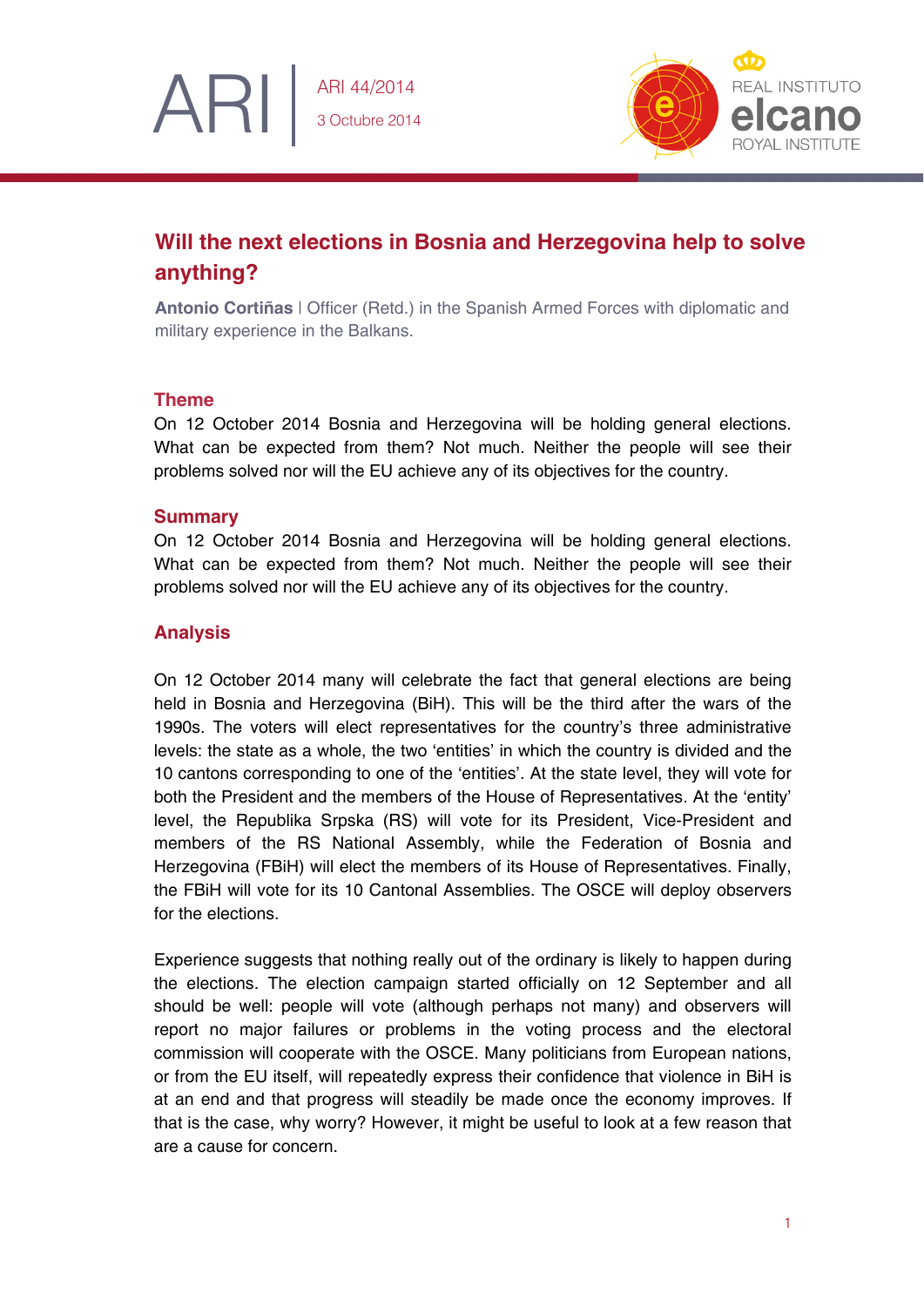#### *Political and ethnic geographical organisation*

The political entity called BiH is the direct result of the implementation of the 1995 General Framework Agreement of Peace (also known as the Dayton Agreement), a treaty that put an end to one of the civil wars in the Balkans in the 1990s, caused by both internal and external factors. Nevertheless, despite the pressure exerted by the international community, local politicians have failed to move forwards in a political sense in the past 20 years and, with only small changes, the BiH 'Constitution' remains as designed in the Treaty. BiH's political and territorial organisation is extremely complex: in an area of only 51,000 square kilometres with a population of 3.8 million and three main ethnic groups (although the official number is 17), the Dayton Agreement recognised 'three constituent peoples': the Muslim-Bosniaks, the Catholic-Croats and the Orthodox-Serbs. Thus, those not declaring themselves as belonging to any of those three 'peoples' are automatically classified under the label 'others'. Dayton furthermore establishes that BiH is made up of two 'entities' –the FBiH and the RS– in addition to the small self-governing Brčko District, which geographically divides the RS in two.

Suffrage is ethnicity-based: BiH's presidency is a three-member institution, with three presidents rotating every eight months and each of the 'constituent peoples' electing their own candidate for the position for a four-year term. At the state level, the many Ministries have, as a rule, one Minister and two Deputy Ministers or Secretaries (with the same ethnic division applying). BiH also has executive, legislative and judicial bodies.

However, the BiH 'state' as such has few responsibilities. Real political power lies in its two main 'entities': the RS, with a Serb majority, and the FBiH, with a Bosniak majority but a substantial Croat minority. Each of the two 'entities' has its own president and ministries, as well as its own executive, legislative and judicial bodies. Furthermore, while the RS is sub-divided into municipalities, the Federation is subdivided into 10 cantons, each with its own ministers, cantonal assembly and police force. Each canton is further subdivided into municipalities. Foreign visitors note wryly that it is difficult to find someone in BiH who has never been a minister and that to govern 4 million people perhaps it would be sufficient to have just a mayor and some municipal councillors.

Crowning BiH's political architecture Dayton created the 'Office of the High Representative', an international body with the mandate to oversee the Agreement's implementation. The High Representative is a proconsul with extensive powers who can impose legislation or remove officials, although in recent times his prerogative has been used sparingly in order to encourage local politicians to find solutions through compromise rather than by resorting to a higher authority. The position has clearly suffered some wear-and-tear and been manipulated by the country's political class, and 20 years on some even consider it to be part of the problem although others have a vested interest in maintaining it as it perpetuates the *status quo*.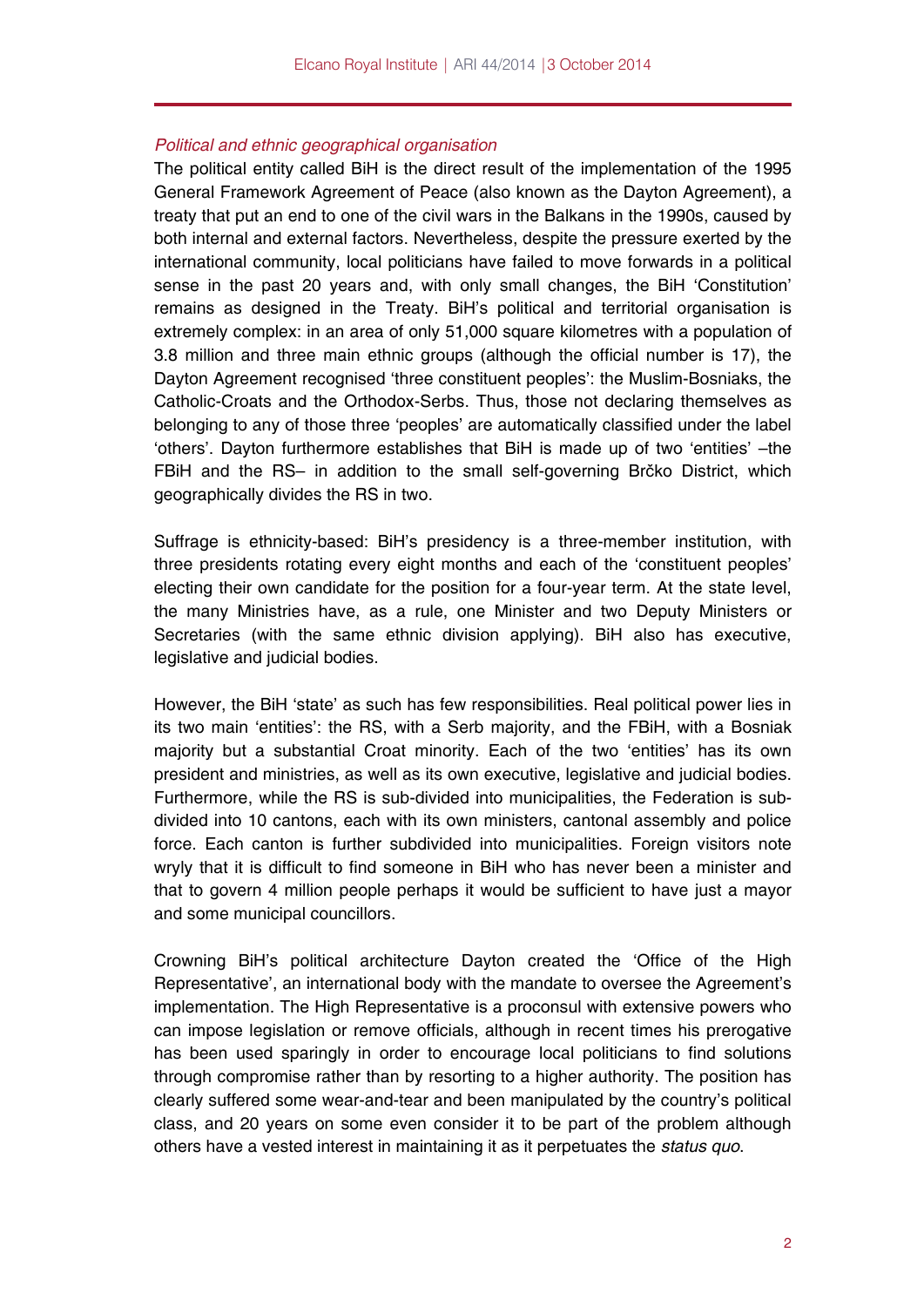BiH has a large number of political parties divided along ethnic lines, including the few that claim the opposite. In any political discussion, the three ethnic groups have tended to appeal to a threat to their 'national interest' to side-line issues and kill debate. Over the past 20 years, political parties have tended to agree only on not agreeing about almost anything except keeping their seats, lobbying the international community and permanently asking for help. Aid poured into the Western Balkans after the wars, especially into BiH, but has more often than not been diverted into the pockets of local politicians and their client networks. Some local politicians (particularly Ministers of Defence) have been known to paraphrase Clausewitz: 'in BiH, peace is the continuation of war by other means'.

How can such a complex –as well as expensive and corrupt– structure function properly in a country with only 4 million people? The answer is that it does not. Its practical purpose has been to distribute all kind of international aid to a fortunate few, to trade positions for favours –whether contributions from donors or highly lucrative privatisations of state or 'entity' enterprises– or simply to forge mutually beneficial links with organised crime. Voters can see no end to it.

#### *The international community*

Besides the institutions created by the Dayton Agreement there are international players also involved in the BiH question, although their number has decreased slightly in recent years. Some of them have expressed doubts about the BiH experiment. Others consider that, in time, the RS should split away from BiH. Most, however, believe a 'united' BiH should be preserved but find the course of events deeply unsatisfactory. Some are openly mistrustful of BiH's political stability and regularly lobby and vote every 12 months at the UN for the renewal of the High Representative's mandate and the continued presence of the EUFOR's 'Operation Althea'. Simultaneously, most international actors are reluctant to actually participate and prefer to have the regional powers (including Germany, Austria, Hungary and Turkey) foot the bill and provide the troops. Only Turkey is willing and committed, with other major powers, in a time-honoured way, preferring to look at the experiment from the outside while retaining a mandate to act if they deem it necessary.

NATO still has a small HQ in BiH that no longer has troops on the ground but devotes itself to the usual after-conflict activities of public diplomacy and information, mainly trying to convince the Serbian population of the benefits for BiH of joining both the EU and NATO. After being bombed by NATO in 1999, Serbian politicians understandably tend to procrastinate and have so far refused the offer.

In July 2011 the EU created the office of the Special Representative to BiH. Located in central Sarajevo in the same building as the German Embassy, its mandate is to achieve the EU's policy objectives for the country: ensuring a 'stable, viable, peaceful, multi-ethnic BiH, co-operating fully and peacefully with its neighbours in the region'. The EU places a great emphasis on the rule of law, security and the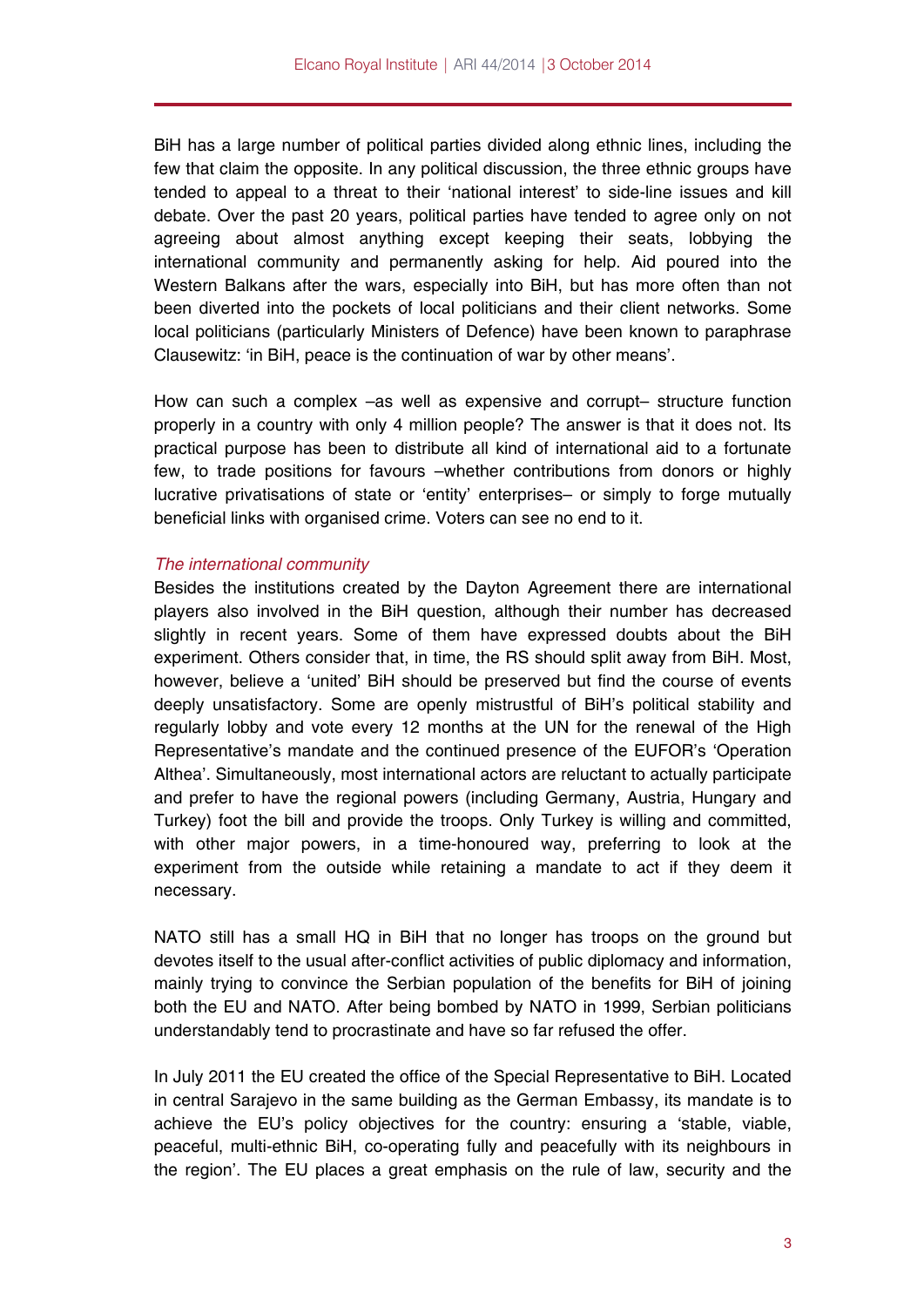need for coherence with its policies, and has the economy as its goal, with public communication being the key. The EU sees itself as the carrot, believing –quite wrongly– that the local politicians consider belonging to the European club a distinction well above their local quarrels and interests.

There are also many other external players: OSCE, several UN agencies, Embassies, NGOs and GOs. Historically speaking, the Balkans have always been subject to tension, having been known not so long ago as 'Turkey in Europe'. Different attitudes to lifestyle, culture and everything else derived from considering oneself a Catholic, a Muslim or an Orthodox Serb are still present in daily life. This is not necessarily related to religion but more to its social and cultural implications. It is understandable that Russia and Greece, are not indifferent to the fate of their Orthodox brethren. The same can be said about Muslim countries -like Turkeysupporting the Muslim Bosniaks and other countries –like Germany, Austria, the Vatican and the US– being concerned about the Catholic Croats.

#### *The social aspects*

The population's disenchantment with its politicians is notorious. The current system reinforces their dependence on local bosses, and strictly along ethnic lines. There is no such thing as civil society in BiH, despite some social unrest last year. Unemployment is soaring. Young people see their future outside BiH, in selfemployment or working for local strongmen. For those in their 30s or 40s, often with excellent qualifications, the decision is more painful. Corruption is an everyday occurrence, whether in hospitals for basic medical treatment, in the police, the border police or any other individual position of power. The difference between urban and rural areas is appalling. Religion continues to play a fundamental role in the country as in centuries past, with a persistent attachment to very traditional values. It is easy to find residents of the Muslim part of Sarajevo (85%) or, for that matter, of the Serb part, who have travelled to Germany, Austria, Turkey or even the US but never dared to cross into each other's neighbourhoods, 500 metres away. In the countryside, the wars have turned BiH into one of the most heavily-mined countries in the world. De-mining, if it continue, might easily take up to 30 years.

In the Federation they still enforce the 'two schools under one roof' system. Children of the dominant minority in a particular village use local school's classrooms and main gate while those from minority groups have to use other rooms, other schedules and other entrances. And, of course, they use different textbooks, with different contents, particularly as regards history and language. Serbo-Croat was the official language of the former Yugoslavia, in Latin characters for Catholics and Muslims and in Cyrillic script for Orthodox Serbs. Now there are three official and separate languages: Serbian, Croat and Bosniak.

The generations that lived through the war are too weary and fearful to contemplate the possibility of another one, but there is now a whole new generation that knows little about it. Surprisingly, there is some nostalgia for Tito's times also in those who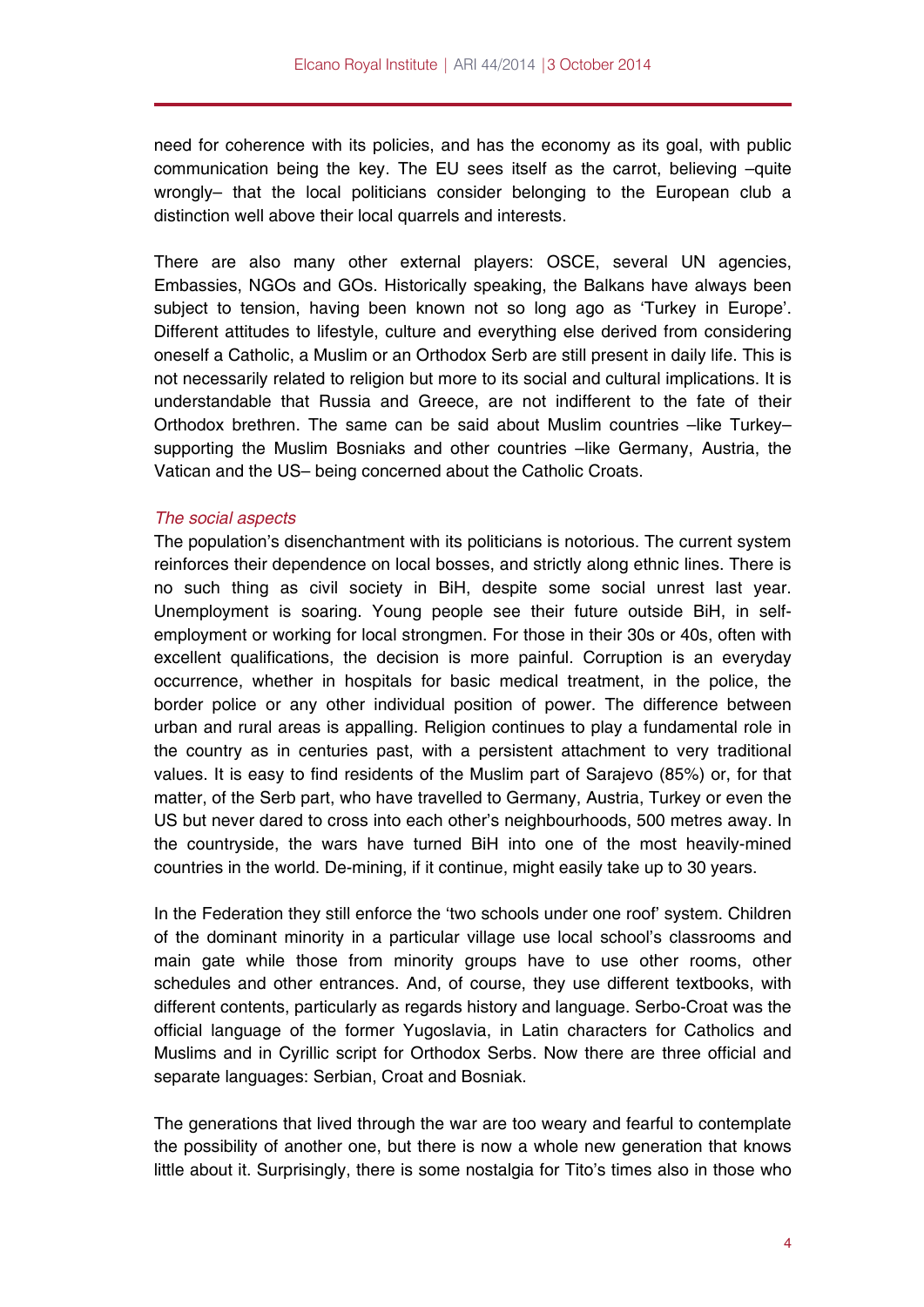were born after Yugoslavia disintegrated. Unfortunately, hooliganism and a passion for weapons are not uncommon, a problem shared with other Western Balkan countries. BiH has been well provided since Tito's day with all manner of firearms and ammunition. The huge arsenals left over from the wars in the 90s are in private and party hands, as well as in insecure depots. A small difference now is that neighbouring Croatia has been a member of the EU since 2013. Croatia has a frontier of almost 1,000 km with BiH but only three official border crossings and smuggling has been a way of life for centuries. To this can now be added human smuggling, drugs, money laundering and Internet crimes. The mafias in the new countries that arose out of the dissolution of have no problem in cooperating regardless of any political or ethnic considerations: business is business.

#### *Events in July and August 2014*

Floods are a recurrent problem in BiH and are a yearly occurrence due to powerful rivers and insufficient civil engineering works. Unfortunately, this year's floods have had devastating consequences. The Assistant Minister for Search and Rescue Operations of the BiH Ministry of Security, Samir Agić, said last month that sadly the existing search and rescue efforts were ineffective because coordination was poor 'due to the way the country is organised' and because 'we have a decentralised law on search and rescue, but the entities have never harmonised'. Furthermore, the recent floods will hinder the current plan for mine clearance operations as they have displaced mines.

During his tour of flood-affected areas the current Chair of the BiH Presidency, Bakir Izetbegović (a Muslim), visited Doboj, a municipality located in the RS, and held a meeting with Doboj's mayor, Obren Petrović. He was accompanied by Christopher Perry, the Commander of NATO HQ in Sarajevo, Zekerijah Osmić, BiH Defence Minister, and BiH armed forces' commanders. They visited the Doboj barracks, a health centre and a soup kitchen established by the *Majlis* of the BiH Islamic Community. Several small villages in the municipality are known to have connections to Muslim extremists and Wahhabi sects, which have so far been alien to the Balkans' Muslim culture.

The President of the RS, Milorad Dodik (a Serb), commented on Izetbegović's visit to Doboj that it was not in accordance with the Dayton Agreement or the BiH Constitution, as it was not supported by a decision of the BiH Presidency. Dodik considered the visit to Doboj a manipulation and politicisation of the role of the members of the Armed Forces during the floods. He also saw Izetbegović's visit as simply sightseeing and useful public relations stunt for the upcoming elections. Izetbegović answered that he would act in the same way on any future occasion. But for Dodik, who is a stickler for complying with the Dayton Agreement and the BiH Constitution, the RS Presidency is the only competent authority to decide on military matters in the RS.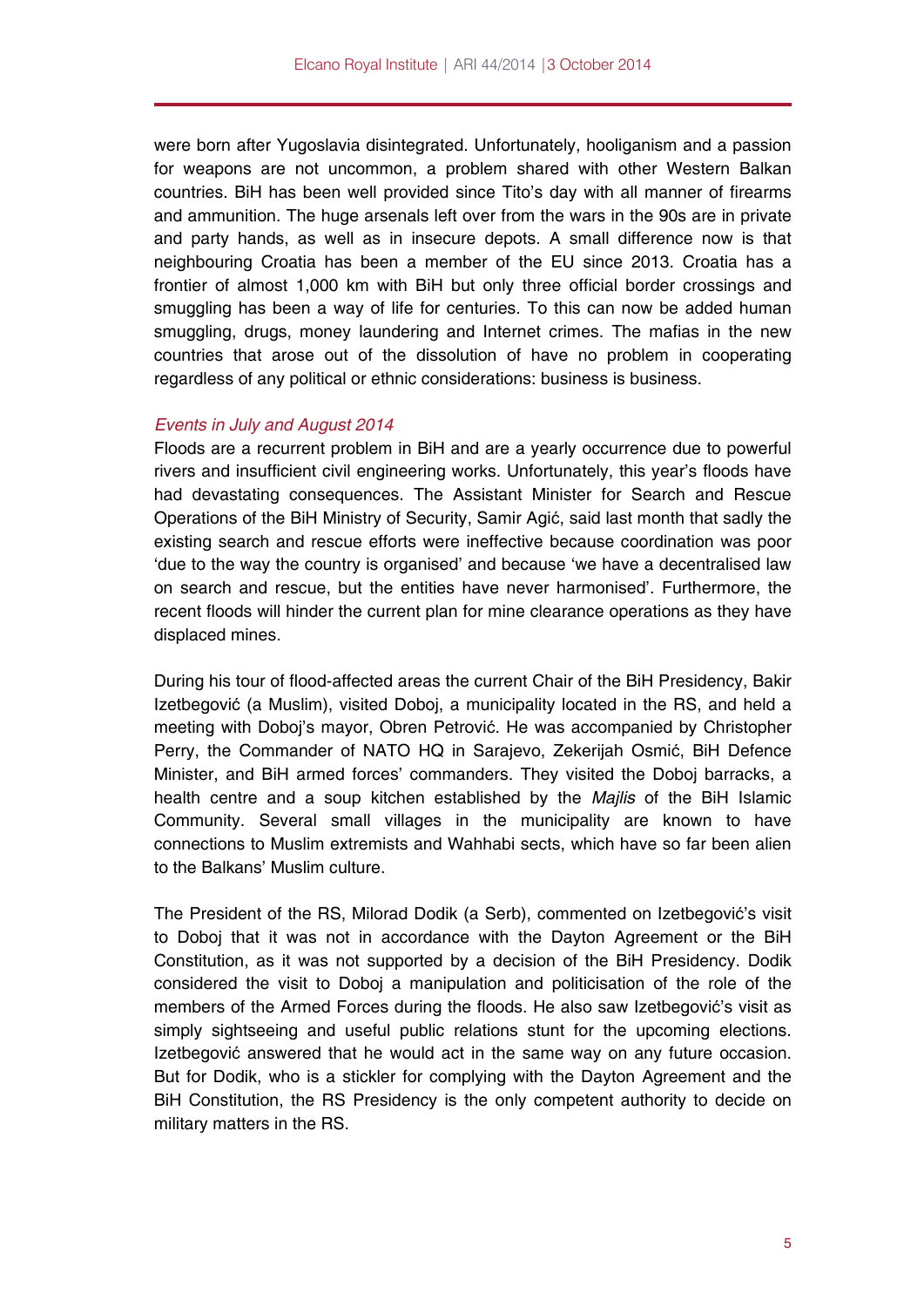Additionally, the population's perception of crime has not improved. The results of a survey on organised crime recently issued by the Centre for Security Studies of the EU Delegation to BiH show that the population is aware that organised crime in the country is on the rise because criminals can count on the support of both politicians and political parties. As many as 80% of the respondents agreed that the political parties in power were consorting with criminals. The respondents listed drug trafficking, money laundering, human trafficking and car theft as the most common offences, adding that financial crime, tax evasion, illegal arms trafficking and racketeering were also flourishing in BiH thanks to the connivance of those in power. Terrorism has always been an issue in BiH. It is believed that some 350 Muslim Bosnians have travelled to Syria in the past two years, with a number of suicide deaths already confirmed.

Meanwhile, for the international community it is business as usual. Last month, the British Ministry of Defence issued a press release to the effect that additional British troops were to be deployed in BiH in order to 'assist EUFOR to maintain a safe-andsecure-environment over the next six months, including the election period'.

#### **Conclusions**

BiH has an ethnic-based and very limited democracy in which the pressure exerted by the international community has forced people who not so long ago were killing each other to live together. It is a post-conflict country, whose inhabitants can have full political rights only by declaring themselves members of one of the three main ethnic groups. Those who do not (whether Jews, Roma or others) cannot stand in the elections. Many citizens of Brcko will not have the right to vote in these upcoming elections due to administrative problems. Conversely, internally displaced people will be given the opportunity to vote either where they live now or where they were living in 1991 (last census).

During the wars, ethnic cleansing was widespread. This has occurred several times in the area over the past 100 years. As the Bosnians say, 'historically the shortest period in between wars among us has been four years, and the longest, 50 years'. Those who fought or had to live through the wars of the 1990s have had enough: they can live together, as long as they do not have to socialise too much. A serious problem is that political parties make a good living out of the stalemate and of exploiting ethnic differences. The availability and abundance of weapons is no help. The enormous areas of arable land that still contain minefields will continue to be a problem for the next 30 years.

The influence of Bosnia's powerful neighbours, Serbia and Croatia, should not be overlooked. It is not the purpose of this paper to analyse either their roles today or how differently they are perceived by the international players involved. Their roles during the wars are not easy to ignore. Nevertheless, they are parties to the Dayton accord's implementation, at least on paper. As a carrot, the EU decided two years ago to remove the visa requirements for BiH citizens to travel to the EU (but not to